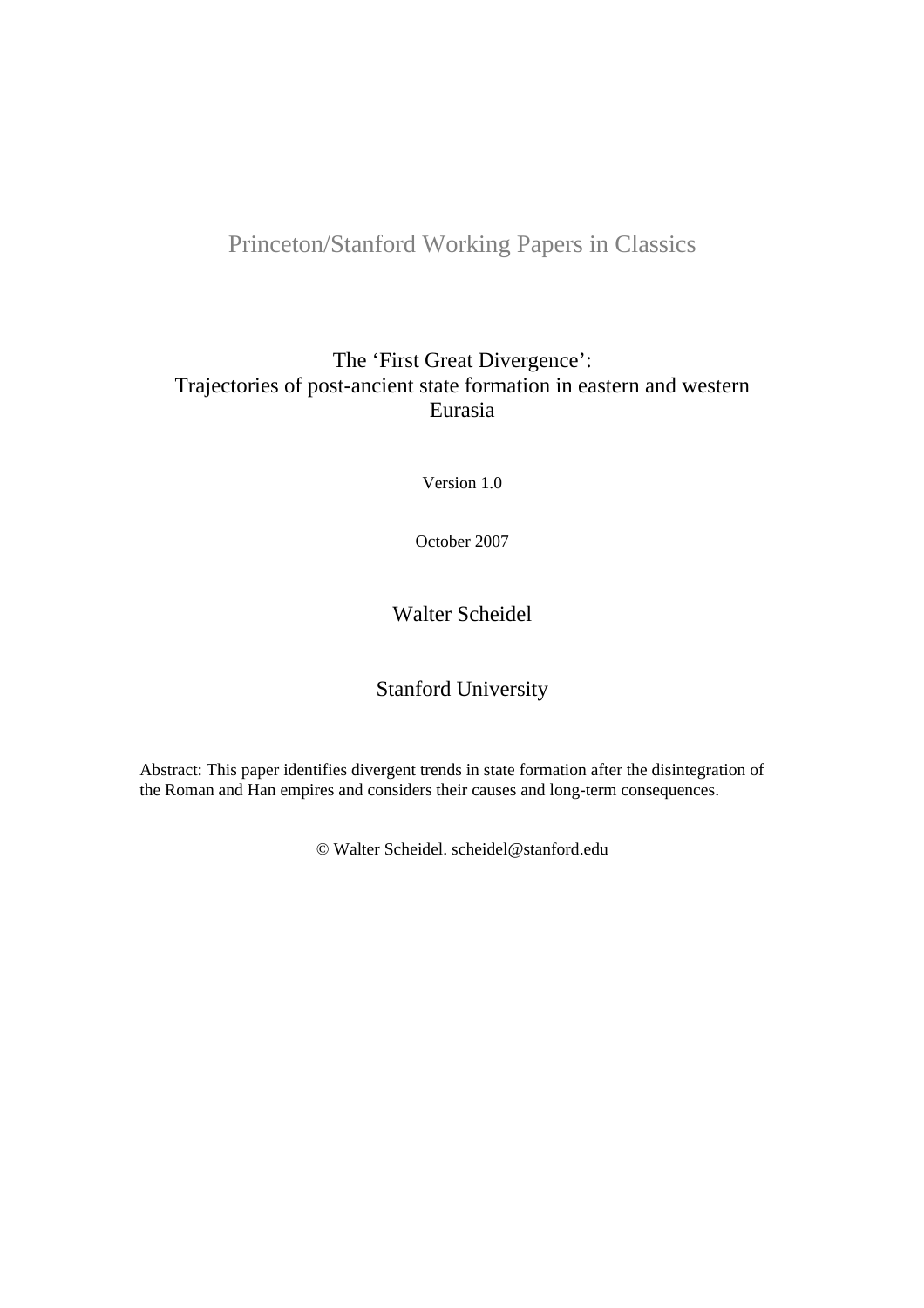#### **Convergence**

In the most general terms, state formation in eastern and western Eurasia unfolded in similar ways from the late second millennium BCE until the early first millennium CE. In both cases, large Bronze Age states collapsed into hundreds of small polities (in the Iron Age East Mediterranean and in Spring-and-Autumn China) which were subsequently consolidated into unified political-military systems in which a small number of major powers competed for dominance (in the Mediterranean in the last eight centuries BCE and in Warring States China). This process culminated in the creation of core-wide empires that lasted for several centuries (the mature Roman empire and the Qin-Han empire). The institutions of the Later Roman Empire in the fourth to sixth centuries CE resembled those of the mature Han empire much more closely than those of any of the earlier western state had resembled those of earlier eastern states. Abiding differences can be identified in the spheres of military and ideological power, with stronger marginalization of the military and closer ties between political and ideological power (Legalism-Confucianism) in Han China compared to the Roman empire. However, even in those spheres some convergent trends did eventually emerge, such as warlordism in the late Han, Three Kingdoms, and Western Jin periods and the attempted cooptation of Christianity by the late Roman state. Moreover, both states ended in similar ways, with their more exposed halves (the west in the case of Rome, the north in China) being taken over by semiperipheral 'barbarians' and turned into a handful of large but unstable successor states that relied to varying degrees on existing institutions of government (Goths, Franks, Vandals, and Lombards in the West, the so-called 'Sixteen Kingdoms' in northern China), while traditionalist regimes survived in the other halves (Byzantium and five of the 'Six Dynasties' in southern China, respectively).<sup>[1](#page-1-0)</sup>

### **Divergence**

 $\overline{a}$ 

By the sixth century CE, these trends finally began to diverge. At that time, attempts to regain lost Roman possessions in the western Mediterranean succeeded only in part, and in the following century the East Roman state faced near-fatal assaults by Persians, Avars, and most importantly Arabs. Despite the tremendous scale of their initial success, the Arabs were unable to create a stable ecumenical empire. Political fragmentation throughout western Eurasia increased during the late first millennium CE, most notably in Christian Europe where states gradually lost the ability to control and tax populations and sovereignty de facto came to be shared among monarchs, lords, local strongmen, semi-independent towns, and clergy. The (re-)creation of centralized states was a drawn-out process that primarily unfolded during the first half of the second millennium CE but in some cases took even longer, creating a cluster of polities in which balancing mechanisms prevented the creation of a core-wide empire. Instead, intense interstate competition, internal social and intellectual upheavals, the creation of new kinds of maritime empire, and (eventually) technological progress, gave rise to the modern nation state. In sixth-century CE China, by contrast, imperial re-unification restored the bureaucratic state that largely succeeded, albeit with substantial interruptions, in maintaining a core-wide empire under Chinese or foreign leadership until 1911 CE. In some ways, the People's Republic today is merely the most recent reincarnation of this entity.

<span id="page-1-0"></span>This paper has grown out of the 'Stanford Ancient Chinese and Mediterranean Empires Comparative History Project' (www.stanford.edu/~scheidel/acme.htm). Stanford 2008b, funded by a grant by the Andrew Mellon Foundation, will deal with this topic in greater depth. A few paragraphs in this paper draw on my discussion in Scheidel 2008. I am grateful to Ian Morris for comments on an earlier draft and to Victoria Hui, Mark Lewis, Peter Turchin, and Dingxin Zhao for sharing unpublished work with me.

<sup>&</sup>lt;sup>1</sup> For more detailed discussion, see Scheidel 2008 and forthcoming.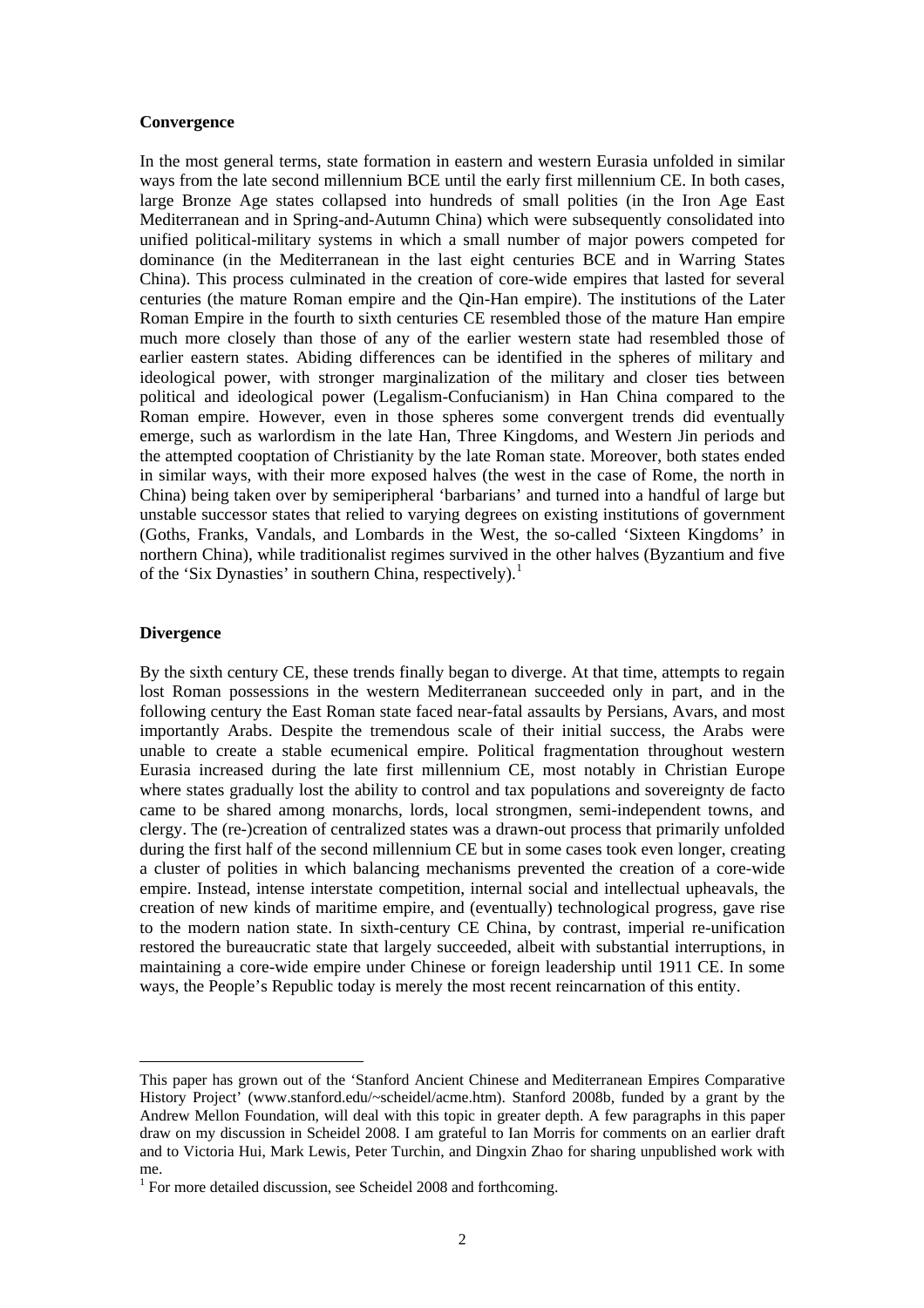#### **Proximate causes**

Two distinct but related issues are at stake: the survival and reinvigoration of the centralized state as the dominant form of political organization in China as European (and to some extent also southwest Asian) states entered a prolonged phase of diminished capabilities, and the restoration of unified political control within an area that was broadly co-extensive with preceding core-wide empires, a goal that was accomplished in China but not in Europe or southwest Asia. For the purpose of explanatory analysis, we need to distinguish between the proximate and ultimate causes of these developments. In a first step, I briefly introduce a recent model of change in post-Roman western Eurasia and then suggest ways of interpreting developments in post-Han China within the framework provided by this model.

### *Western Eurasia*

Chris Wickham has developed a model of proximate causation for large parts of post-ancient western Eurasia.<sup>[2](#page-2-0)</sup> The 'strong' Roman state (which counted and taxed a demilitarized civilian population in order to support a large standing army) was succeeded in part by states that maintained systems of taxation and salaried armies (the East Roman and early Arab states) and in part by weaker or weakening states whose rulers gradually lost the ability to count and tax their subjects (the Germanic successor states in the west). In some marginal areas, state institutions collapsed altogether, most notably in Britain. In 'strong' states with registration, taxation, and centrally controlled military forces, rulers enjoyed greater autonomy from elite interests, and elites depended to a significant extent on the state (for offices, salaries, and indirect benefits) to establish and maintain their status. In 'weak' states, elites relied more on the resources they themselves controlled and enjoyed greater autonomy from the rulers. In the absence of centralized tax collection and coercive capabilities, the power of rules depended largely on elite cooperation. From the perspective of the general population, local elites rather than state rulers dominated, and feudal relationships were a likely outcome. At the same time, in the absence of trans-regional integration that is characteristic of 'strong' states, elites tended to be less wealthy. These conditions also had profound consequences for economic performance, eroding interregional exchange in and among 'weak' states. Over time, even the relatively 'strong' post-Roman successor states witnessed a decline of state taxation and salaried military forces, most notably in seventh- and eighth-century CE Byzantium. The Umayyad Empire also suffered from the regionalization of revenue collection and military power.[3](#page-2-1)

In this context of fiscal decline and decentralization of political and military power, it became harder to maintain state capabilities (especially in the military sphere), economic activity was curtailed, and the prospects for the restoration of a stable core-wide empire were poor. Eventually, even the Abbasid Empire splintered into a number of regional successor states, and attempts by Charlemagne and the Ottonians to set up larger empires in northwest Europe proved short-lived. In different parts of Europe, the success of subsequent efforts to stem the erosion of the state and to restore central state capabilities varied greatly in terms of speed and scope.<sup>[4](#page-2-2)</sup> In the Eastern Mediterranean, only the Ottoman Empire eventually achieved historically high levels of central state control.<sup>[5](#page-2-3)</sup>

 $2$  Wickham 2005. This summary is indebted to Sarris 2006.

<span id="page-2-1"></span><span id="page-2-0"></span><sup>&</sup>lt;sup>3</sup> For the latter two polities, see esp. Haldon 1997 and Kennedy 2001. See also Wickham, in this volume.

<span id="page-2-2"></span><sup>4</sup> See esp. Tilly 1992; Spruyt 1994; Ertman 1997; Glete 2002.

<span id="page-2-3"></span><sup>5</sup> E.g., Imber 2002: ch. 5.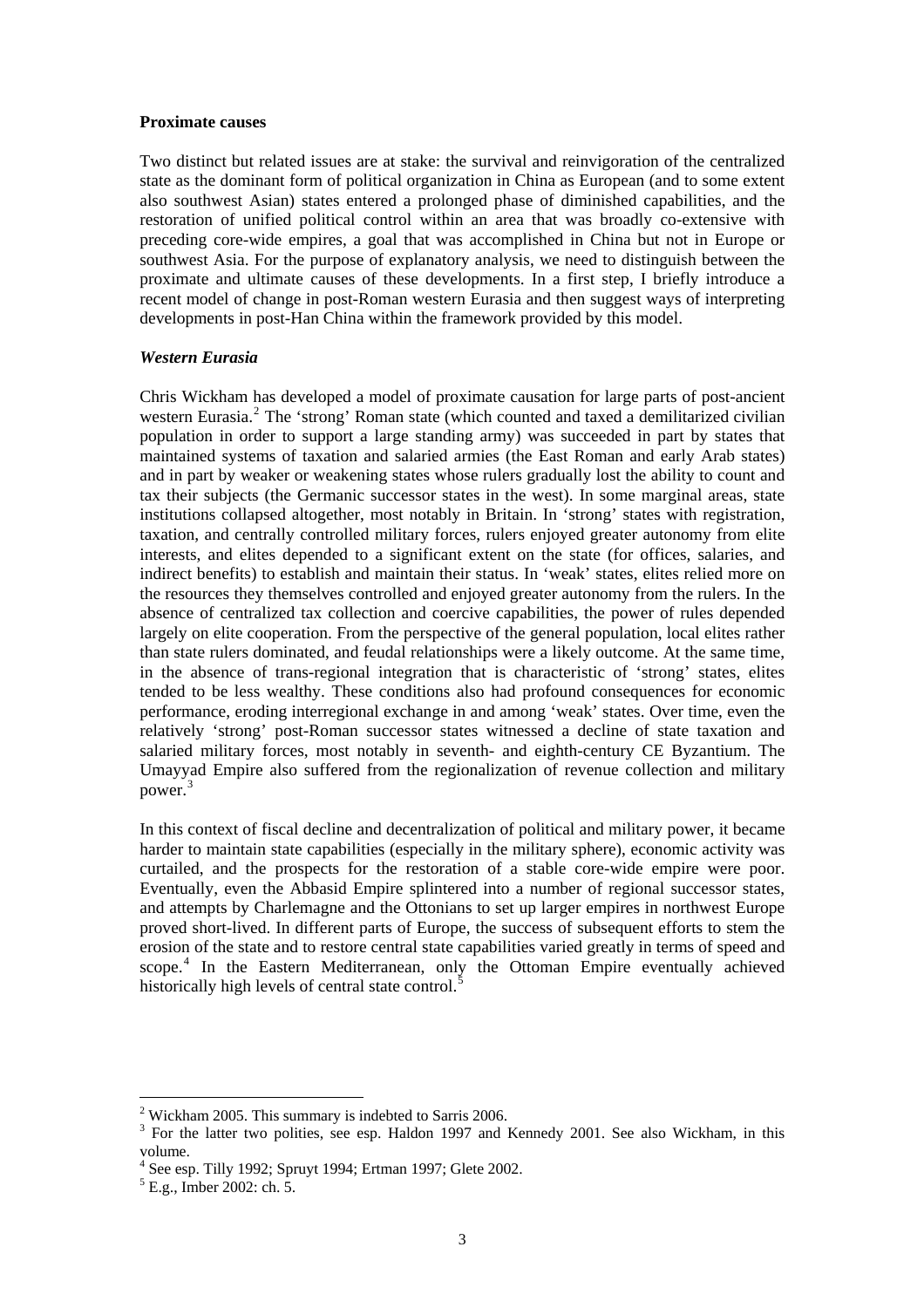## *China*

I hope to show that Wickham's explanatory framework can fruitfully be applied to account for developments in early medieval China that differed signally from conditions in western Eurasia.<sup>[6](#page-3-0)</sup> Modern narratives of the principal northern successor states in fifth and sixth centuries CE consistently emphasize the gradual restoration of Han-style governmental institutions that enabled rulers to count and tax an increasing proportion of their subjects, curb elite autonomy, and mobilize growing resources for military efforts that eventually resulted in imperial reunification.<sup>[7](#page-3-1)</sup> The actual degree of government control at different times during the Period of Disunion (317-589 CE) is hard to determine empirically. If we accept reported census tallies as proxy evidence for the strength of the central authorities, $<sup>8</sup>$  $<sup>8</sup>$  $<sup>8</sup>$  it appears that the</sup> collapse of the Han regime resulted in a dramatic relaxation of centralized control. Census tallies for the second century CE range from 9.2 to 10.8 million households with 47.6 to 56.5 million residents. Reported totals of *c.*1.7 million households in all the Three Kingdoms combined (*c.*240s/260s CE) as well as the Western Jin tally of 2.5 million for the entire empire in 280 CE are therefore clearly defective.<sup>[9](#page-3-3)</sup> Even if the latter were indeed a tally of taxable households only, it would primarily reflect the state's inability to tax a large majority of all existing households. Three centuries later, by contrast, census quality had greatly improved. In the late 570s, the northern states of Northern Qi and Northern Zhou together counted 6.9 million households with 29 million residents, and twenty years after the absorption of the Chen state in the south the tally had risen to 8.9 million households with 46 million individuals (609 CE), close to Eastern Han levels.<sup>[10](#page-3-4)</sup> These figures indicate that – at least – by the sixth century CE, the northern successor states had re-attained a capacity to count and tax the general population that was roughly comparable to that achieved by the intact Han state.

This impression is reinforced by references to the deployment of very large military forces by these states, such as 170,000 soldiers in 575 CE, 145,000 in 576 CE, 518,000 in 588 CE, 300,000 in 598 CE, 600,000 in 6[11](#page-3-5) CE, and 1,133,000 in 612 CE.<sup>11</sup>. Even though these numbers are bound to be inflated to various degrees, they are reminiscent of similarly large figures reported for the Warring States and Western Han periods,<sup>[12](#page-3-6)</sup> and are of a completely different order of magnitude from military tallies from post-Roman Europe where rulers were rarely able to muster more than a few thousand fighters at a time and the shrinking East Roman state began to find itself in a similar situation.<sup>[13](#page-3-7)</sup> The logistical feats of Northern Zhou during the conquest of southern China were also far beyond the reach of any western Eurasian powers at the time.

<span id="page-3-0"></span> $^6$  For Wickham's own earlier views on state power in China, see Wickham 1994: 51-56.<br><sup>7</sup> See aan, Bearse 1987, and more consisely Groff 2002: ab, 5 and I quis fortheoming ab

<sup>&</sup>lt;sup>7</sup> See esp. Pearce 1987, and more concisely Graff 2002: ch. 5 and Lewis forthcoming ch. 3.

<span id="page-3-2"></span><span id="page-3-1"></span><sup>&</sup>lt;sup>8</sup> It would be wong to assume assume that census totals from this period primarily document demographic conditions. Although it is likely that war and crises caused significant demographic losses through death and migration, the record contains sudden massive fluctuations that cannot possibly reflect reality: the best examples are shifts from 10.7 million households in 157 CE to 1.7 million (composite figure for all polities) in 264 CE; from 4.2 million (ditto) in 580 CE to 8.9 million in 609 CE; from 8.9 million in 755 CE to 1.9 million in 760 CE (!); and from 4.5 million in 996 CE to 7.4 million in 1006 CE and on to 9.1 million in 1014 CE (see Bielenstein 1987: 12, 15, 17, 19-20, 47). These observations suggest that census tallies are best used as an index of state strength rather than as straightforward demographic evidence.

<sup>9</sup> Bielenstein 1987: 12, 15-17.

<span id="page-3-4"></span><span id="page-3-3"></span> $10$  Bielenstein 1987: 1987: 17-19. Cf. also Graff 2002: 127 and 136 n.19 for a reference to 5 million households and 32 million people in the unified North right before 523 CE.

<span id="page-3-5"></span><sup>&</sup>lt;sup>11</sup> Graff 2002: ch. 6-7.

<span id="page-3-6"></span><sup>&</sup>lt;sup>12</sup> Lewis 1999: 625-628; Chang 2007: 177-179.

<span id="page-3-7"></span><sup>13</sup> Halsall 2003: ch. 6; Haldon 2003: 101-103.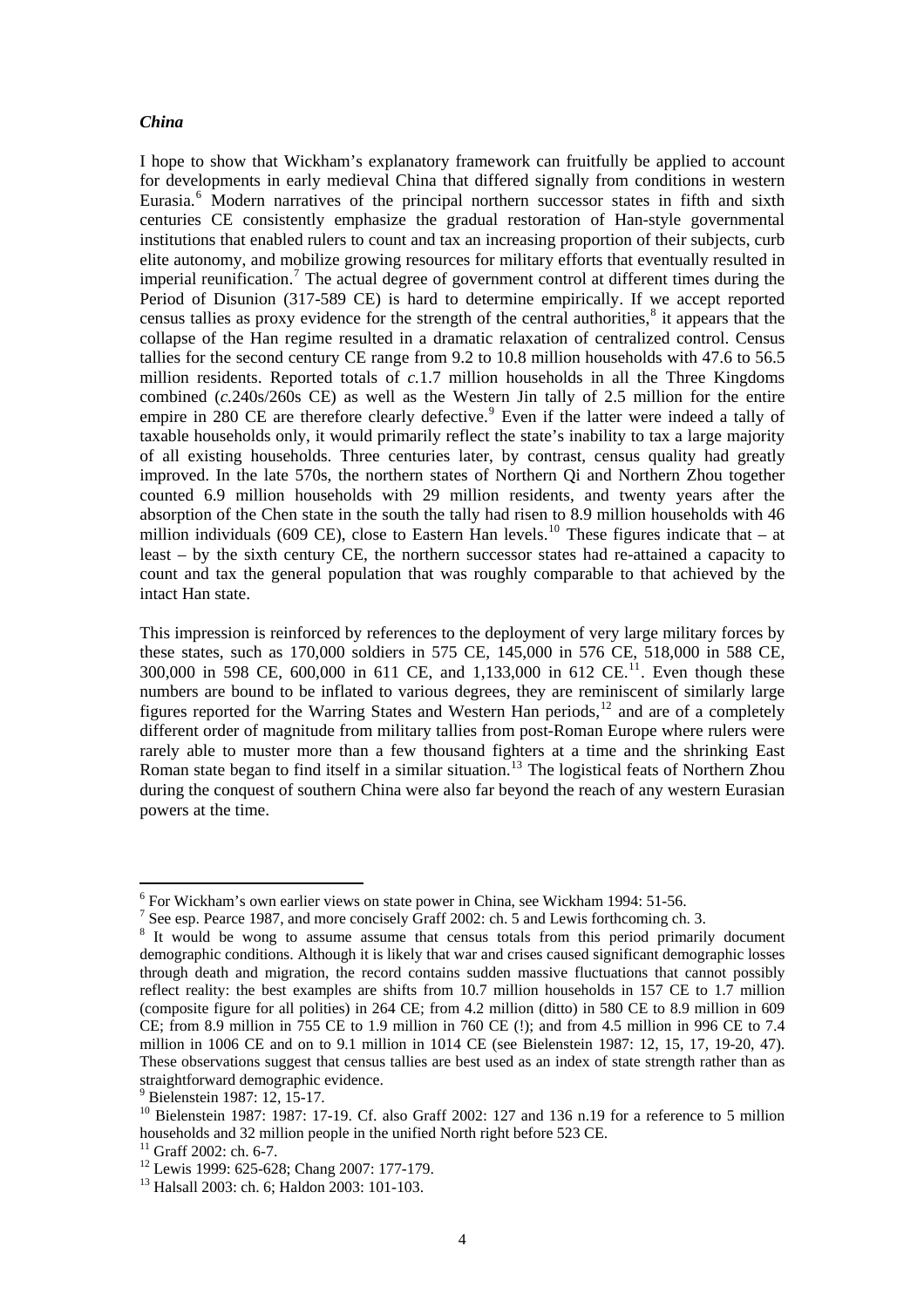Wickham's model for western Eurasia invites speculation about the eventual success of the northern successor states in China. The existing census figures for their southern rival are consistently very low (500,000-600,000 households in the 580s CE, and 900,000 households for a significantly larger area in 464 CE) and cannot possibly reflect actual conditions: in the late Han period, fully one-third of the empire's census population had been located south of the Central Plain region, with ten million subjects residing south of the Yangzi river by 140 CE.[14](#page-4-0) Moreover, subsequent immigration flows primarily benefited the southern parts of China. It appears that the southern successor state was unable or unwilling to count (and hence impose direct taxes on) more than a modest fraction of existing households and potential taxpayers. These problems seem to have persisted beyond reunification: it is instructive to compare the maps showing the geographical distribution of the census population in 140 and 609 CE,<sup>[15](#page-4-1)</sup> which indicates that even by the Sui period, the government had not been able to restore Han standards of registration in the southern provinces. This interpretation is consistent with the relatively small size of the military forces reportedly marshalled by southern regimes, at least when compared to the northern Tuoba states. The state frequently drew on marginal elements such as convicts and aboriginal groups to perform military service. As David Graff points out, 'the southern rulers did not have full access to this population for purposes of tax and corvée because so many people were sheltered as the tenants or dependants of powerful families'.<sup>[16](#page-4-2)</sup> This would suggest that the Six Dynasties regime displayed characteristics of the 'weak' state, in which local elites were adept at containing the central authorities in the competition for surplus generated by primary producers. This in turn is consistent with the notion of a southern state that relied more heavily on indirect taxes (such as tolls and commercial taxes) fed by dynamic economic development in Yangzhou province that foreshadowed later growth in the Tang and Song periods. These revenues were supplemented by so-called 'returning capital', de facto tribute derived from 'gifts' (also known as 'miscellaneous tribute') extorted by provincial officials and shared with the central government upon their return to the court.<sup>[17](#page-4-3)</sup> Both of these sources of income reduced the state's need to maintain regularized agrarian taxation, and thus costly census registration. It may be helpful to think in terms of a feedback loop between elite autonomy and the state's concentration on commercial and irregular income which reinforced both tendencies over time and created an equilibrium between elite demands (that captured most of the agrarian surplus) and state demands (focusing on indirect taxes on commerical activity and tributary predation that was outsourced to roving state agents beyond the capital region). While this equilibrium was sufficient to sustain the state and secure a balance between central and elite power, it proved inadequate in direct competition with the more populous and more centralized state of the Northern Zhou.

It is hard to be sure to what extent the third, fourth, and early fifth centuries CE represented a period of more substantially diminished state power that was only gradually overcome by the final Tuoba regimes in the north. In northern China, the political instability of the fourth century CE in particular, with its rapidly shifting frontiers and changing foreign regimes, would not seem to have been conducive to centralized supervision, registration, and revenue collection. The emergence of large numbers of fortified settlements across the northern regions that were organized around clans and village units and designed to protect (and therefore likely to establish local-level control over) the native agricultural population must also have posed a challenge to centralized control. For instance, contemporary accounts refer to large numbers of people being sheltered and concealed from the government in walled villages and avoiding taxes and corvées in the Murong state of Former Yan.[18](#page-4-4) At the same time, the extent of any such abatement must not be exaggerated. A surviving census tally of

<sup>&</sup>lt;sup>14</sup> Graff 2002: 93 n.1; de Crespigny 2004: table 2, and cf. de Crespigny 1990: 7-58.

<span id="page-4-1"></span><span id="page-4-0"></span><sup>&</sup>lt;sup>15</sup> Bielenstein 1987: 194, 199.

<span id="page-4-2"></span><sup>&</sup>lt;sup>16</sup> Graff 2002: 127.

<span id="page-4-3"></span> $17$  Liu 2001, esp. 47-48.

<span id="page-4-4"></span><sup>&</sup>lt;sup>18</sup> Tang 1990: 123-124.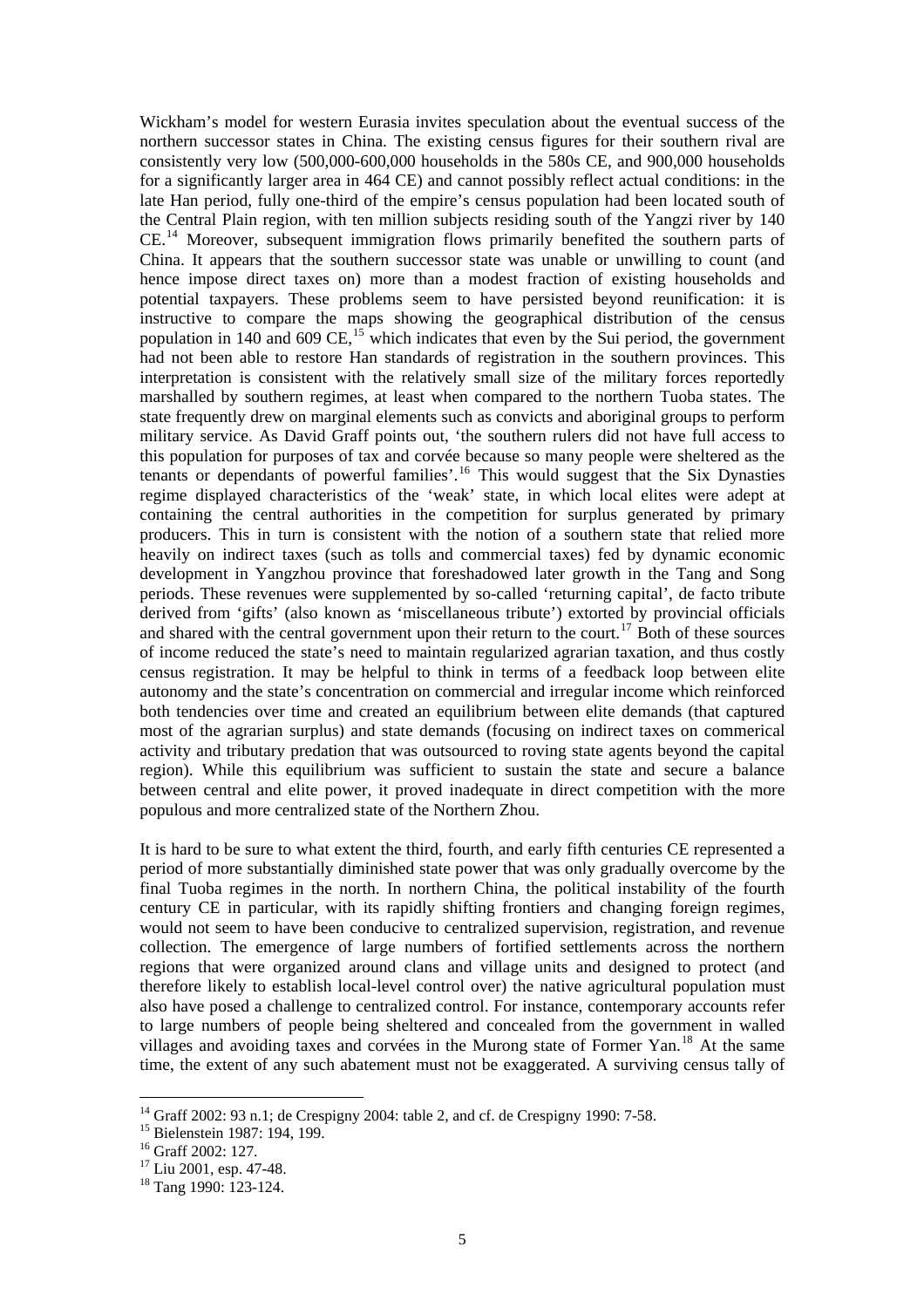2.5 million households with 10 million people for the same Murong state of Former Yan in 370 CE refers to an area roughly equivalent to that of the later state of Northern Qi, which registered 3.3 million households and 20 million people in 577 CE.<sup>[19](#page-5-0)</sup> Focusing on the number of households (which are easier to count than individuals) and allowing for some demographic growth in the intervening 200 years, the Former Yan figure may be taken to reflect a fair amount of continuity in governmental control. Indeed, the discovery of primary evidence for civil service examinations in the marginal and ephemeral northwestern successor state of Western Liang, dating from 408 CE, points to formal bureaucratic continuity even in unexpected areas.<sup>[20](#page-5-1)</sup> Various land taxes are attested for the Northern Wei state for much of the fifth century  $CE.<sup>21</sup>$  $CE.<sup>21</sup>$  $CE.<sup>21</sup>$ 

## **Ultimate causes**

To say that key state institutions survived better or were restored faster in China during the Period of Disunion than in post-Roman Europe, or that the Northern Zhou state managed to reunify the core regions of China because of its superior organization and consequent control over people and resources, does not properly explain the two issues noted at the beginning of the previous section. It merely raises the question of the underlying causes of China's success in preserving and restoring imperial institutions of control. A variety of factors may have contributed to this outcome.

## *Geography*

Geography may go some way toward explaining why it was easier to maintain a single very large state in China, which is compact (in the sense of a favorable ratio of surface area to border length) and relatively well shielded on three sides by mountains and ocean, than anywhere in the extended western Eurasian ecumene that stretches from the Atlantic to eastern Iran and is more exposed to population movements.<sup>[22](#page-5-3)</sup> At the same time, the presence of an inner sea core in the form of the Mediterranean Sea and of navigable rivers that crisscross its hinterlands might well be considered more conducive to unity than the parallel river valleys that segment China and the historically marginal position of the Pacific Ocean. Most importantly, geographical features per se are unlikely to account for divergent trends in state strength as opposed to state size.

The absence of very large states from Europe is a feature that constitutes an anomaly in the temperate zone that stretches east-west across Eurasia. In unpublished work, Peter Turchin points out that among seventy-odd empires in world history that covered more than 1 million square kilometers, the Roman Empire was the only such polity ever to exist for more than a century in western Eurasia west of Russia. Turchin seeks the explain the formation of largescale empires as a function of competitive relations between sedentary agriculturalists and steppe populations which favored the creation of very large states in the frontier regions of the Middle East, India, and China.<sup>[23](#page-5-4)</sup> Once again, however, even if correct, this observation would not fully explain the weakness of state institutions in post-Roman Europe. A coherent and well-organized metropole is a vital precondition for the creation of a durable large empire.  $^{24}$  $^{24}$  $^{24}$ 

<sup>&</sup>lt;sup>19</sup> Bielenstein 1987: 17.

<span id="page-5-1"></span><span id="page-5-0"></span><sup>&</sup>lt;sup>20</sup> Dien 2001, on a manuscript from Turfan.

<span id="page-5-2"></span><sup>21</sup> Eberhard 1949: 209-211; Yang 1961: 146-147.

<span id="page-5-3"></span><sup>22</sup> Cf. Diamond 1997: 411-417.

<span id="page-5-4"></span> $23$  I am grateful to Peter Turchin for sharing his unpublished work with me.

<span id="page-5-5"></span> $^{24}$  For the characteristics required of an imperial metropole, see Doyle 1986: 128-129.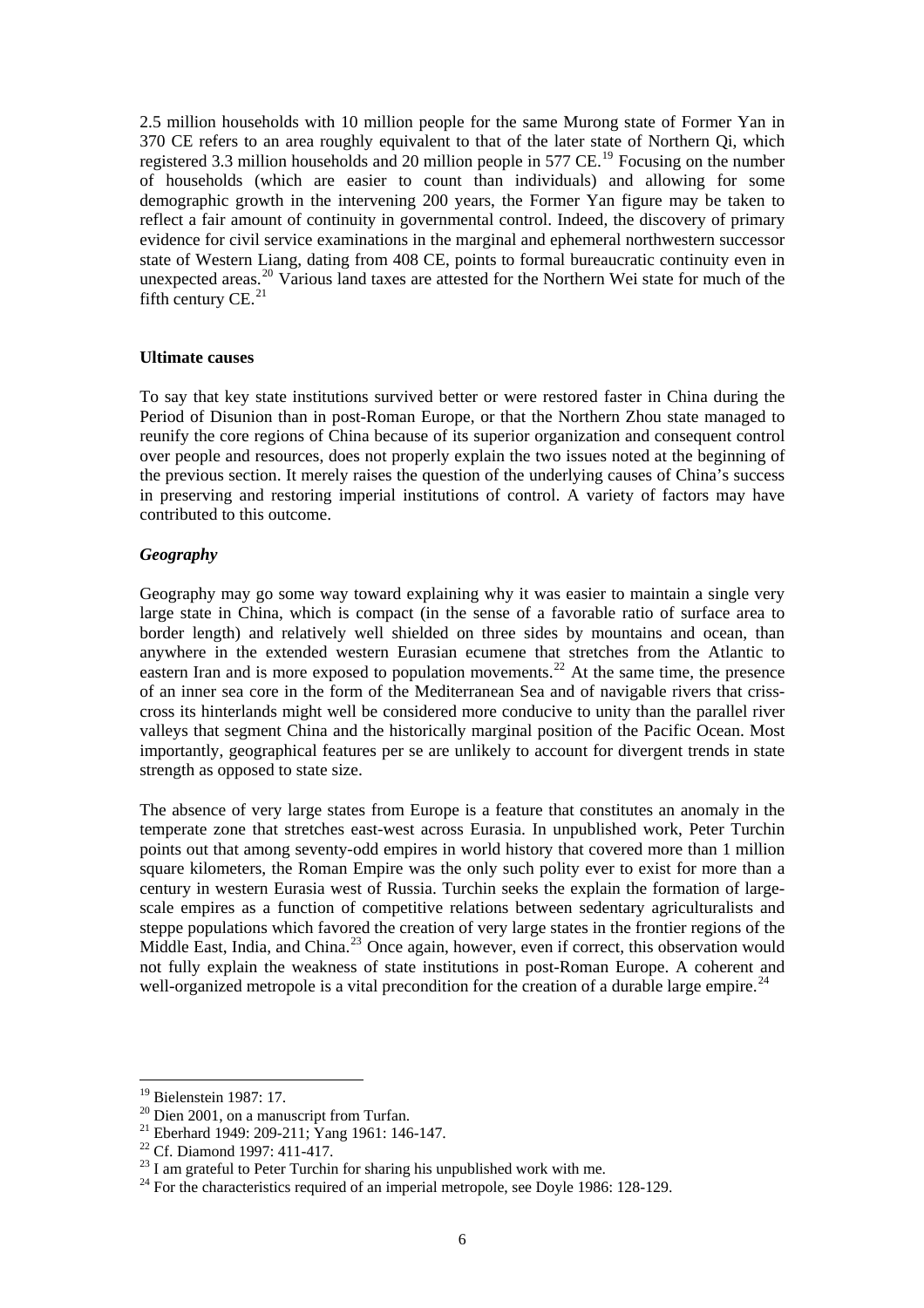## *Demography*

It appears that in the late ancient and early medieval periods, western Eurasia was more heavily affected by epidemics than China.<sup>[25](#page-6-0)</sup> However, even approximate levels of population loss are hard to ascertain for either one of the regions under review. While attempts to associate post-Roman decline with demographic contraction and concurrent dislocations caused by epidemic disease or other environmental crises are currently experiencing a revival in the academic community, they remain of questionable value and generally suffer from a lack of quantification.<sup>[26](#page-6-1)</sup> No relevant figures survive from late or post-Roman Europe, but in as much as field surveys can be used to reconstruct changes in population size rather than consumption patterns, the archaeological data suggest that (with the exception of southwest Asia) population in western Eurasia was lower in the seventh century CE than it had been in the second century CE. As noted above, Chinese census tallies exhibit sudden fluctuations that are best seen as a function of registration quality (that is, as an index of state strength): while demographic losses must have occurred (through natural decrease or emigration), their extent cannot be directly gauged from the available records. In the most general terms, however, the fact that the Sui state counted roughly the same number of people and households in 609 CE as the Han government had been able to register in the 140s CE suggests that by the time of reunification, overall population densities had already re-attained late Han-period levels.<sup>[27](#page-6-2)</sup> In this regard, conditions in western Eurasia differed significantly from those in the east. It remains open to debate, however, whether population loss in the West may justifiably be regarded as a principal factor in the weakening of state institutions and the failure of to restore the Roman empire or establish an equivalent durable super-state. In this context, it merits attention that the Persian Achaemenid empire covered an area almost as large as that of the Roman empire but controlled a far smaller population; that many of the European provinces of the Roman empire cannot have been more populated at the moment of their incorporation than they were after the fall of the Roman state; and that the Ottoman empire was set up in the wake of the Black Death. Thus, demographic conditions per se may be a poor indicator of the feasibility of empire.

## *The nature of earlier government institutions*

We must also consider the possibility that the differential resilience of governmental institutions under 'barbarian' successor regimes was to some extent predetermined by their original character at the time of the intact Roman and Han empires. In the Warring States period, prolonged inconclusive 'symmetric' warfare among organizationally similar polities had encouraged intensifying self-strengthening reforms that promoted centralization, rationalization, bureaucratization, and the formation of territorial states.<sup>[28](#page-6-3)</sup> This gave rise to monarchical regimes that – by pre-modern historical standards – were highly successful in curtailing elite autonomy and in exploiting the civilian and military labor of the general population. Even after the collapse of the Qin regime, the Han state (especially following the war-driven reforms of the late second century BCE) managed to maintain an elaborate bureaucracy and various mechanisms of centralized control. After another push towards centralization under the Wang Mang regime in the early first century CE had failed, the Eastern Han state experienced higher levels of elite autonomy, although the formal institutions of government all survived. In the case of Rome, early self-strengthening reforms (prompted by symmetric warfare within Italy and against Carthage in the fourth and third centuries BCE) were aborted once Rome, endowed with a numerically strong militia system,

<span id="page-6-0"></span><sup>&</sup>lt;sup>25</sup> Thus Adshead 2000: 61-63, who also thinks that Europe was harmed by climatic change that benefited China (58-60).

<span id="page-6-1"></span><sup>&</sup>lt;sup>26</sup> Plague: Stathakopoulos 2004; Little 2007; Rosen 2007. Other disasters: e.g., Keys 1999. For skepticism, see esp. Wickham 2005: 548-549.

 $27$  Bielenstein 1987: 12, 19.

<span id="page-6-3"></span><span id="page-6-2"></span><sup>28</sup> See esp. Hui 2005; Zhao 2006.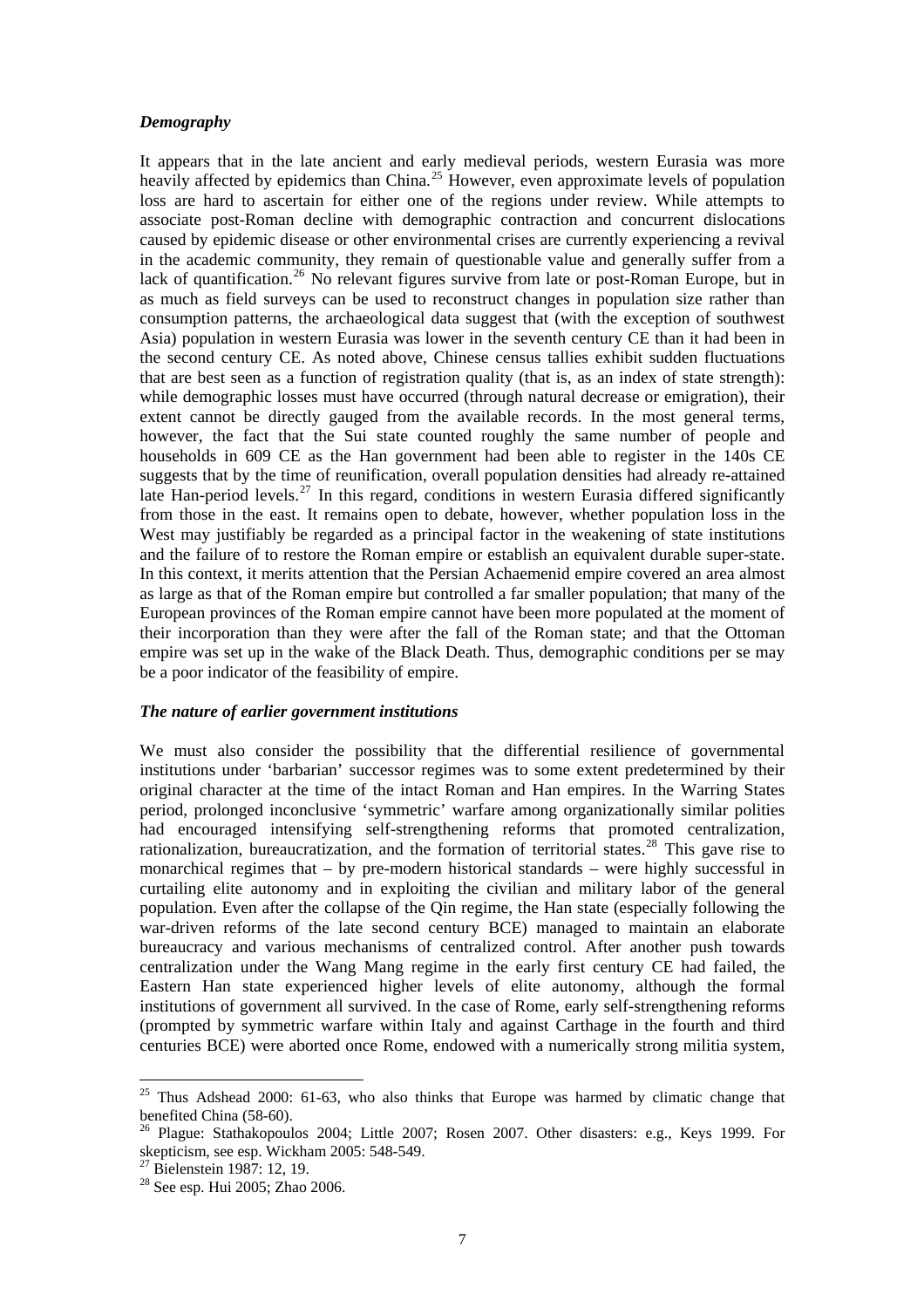faced mostly asymmetric competition (against imperial states that relied more heavily on smaller professional military forces and against the tribes and chiefdoms of a less developed periphery) that could easily be overcome without further domestic rationalization. The shift to a monarchical regime changed little, until the crisis of the mid-third-century CE (accompanied by temporary state fragmentation) triggered farther-reaching centralizing reforms that resulted in a more uniform state with a growing civilian bureaucracy.<sup>[29](#page-7-0)</sup> As a result, considerable initial differences (between the centralized and bureaucratized monarchies of the Warring State period and the patrimonial oligarchy of the Roman Republican imperialhegemonic polity) were gradually eroded over time, in the sense that the institutions of the Later Roman Empire (in the fourth to sixth centuries CE) resembled those of the Han empire much more closely than the institutions of the Roman Republic had resembled those of the Warring States. This suggests that the distinction between Rome as an empire run by an elite of property-owners and China as an empire of office-holders may be overdrawn:<sup>[30](#page-7-1)</sup> by the late imperial period, the Roman state had created elite echelons that depended to a significant degree on office-holding, while the Han state, notwithstanding pretensions to meritocracy, also favored the recruitment of the propertied for governmental service. Both systems relied critically on patronage. Moreover, while our evidence for the Roman imperial census is quite limited and slanted towards what was arguably the most bureaucratized part of the empire (namely, Egypt), based on what we do know there is no reason to suppose that the Roman registration system was inferior to Han practices. Therefore, the actual difference between the Roman and Han systems of government, and the extent to which the central government provided local governance, should not be overrated. It is not at all clear whether the Han bureaucracy was inherently more firmly entrenched in society than its late Roman counterpart, and/or that this helped it maintain its hierarchies and attendant institutions of government beyond the collapse of the unified empire. This issue calls for more detailed comparative study. $31$ 

#### *The nature of the successor regimes*

In both western and eastern Eurasia, conquest elites replaced the existing rulers and their courts and assigned privileged positions to their warrior entourages. For instance, the Former Zhao state of the early fourth century CE separated the conquering Xiongnu (as *guoren*, 'compatriots') from the subjugated Chinese: the former ruled and performed military service while the latter farmed, paid taxes, and provided corvée labor.<sup>[32](#page-7-3)</sup> This distinction was upheld by the Tuoba Xianbei whose Northern Wei state for the first time re-united northern China in 439 CE. In the west, Germans received shares of land on which they settled.<sup>[33](#page-7-4)</sup> In addition to this entitlement and benefits that might accrue from continuing military service, the newcomers were at least initially formally distinguished from the local populations: for instance, the Ostrogoths in Italy did not assume Roman citizenship and were therefore unable to hold civilian offices; they may also have been subject to separate laws.<sup>[34](#page-7-5)</sup> In North Africa, religious affiliation separated the Vandals from local mainstream society. In the more durable successor states of Visigothic Spain and Francia, however, Germans and locals merged over time: by the late seventh century CE, everybody in northern France was considered a Frank. Unlike in northern China, this did not seem to require formal decrees by the rulers.

From the perspective of Wickham's model, the replacement of imperial courts and professional armies by foreign conquest elites assumed crucial significance only if it entailed

 $29$  See now esp. Eich 2005.

<span id="page-7-1"></span><span id="page-7-0"></span><sup>30</sup> Wood 2003: 26-32.

<span id="page-7-2"></span><sup>&</sup>lt;sup>31</sup> This is a major theme of Stanford 2008a.

<span id="page-7-3"></span><sup>32</sup> Graff 2002: 59.

<span id="page-7-4"></span> $33$  This is a more plausible reconstruction than Goffart's poorly supported thesis that they received a share of tax revenues instead: see Goffart 2006: ch.6, with Wickham 2005: 84-86.

<span id="page-7-5"></span><sup>34</sup> Maier 2005: 62.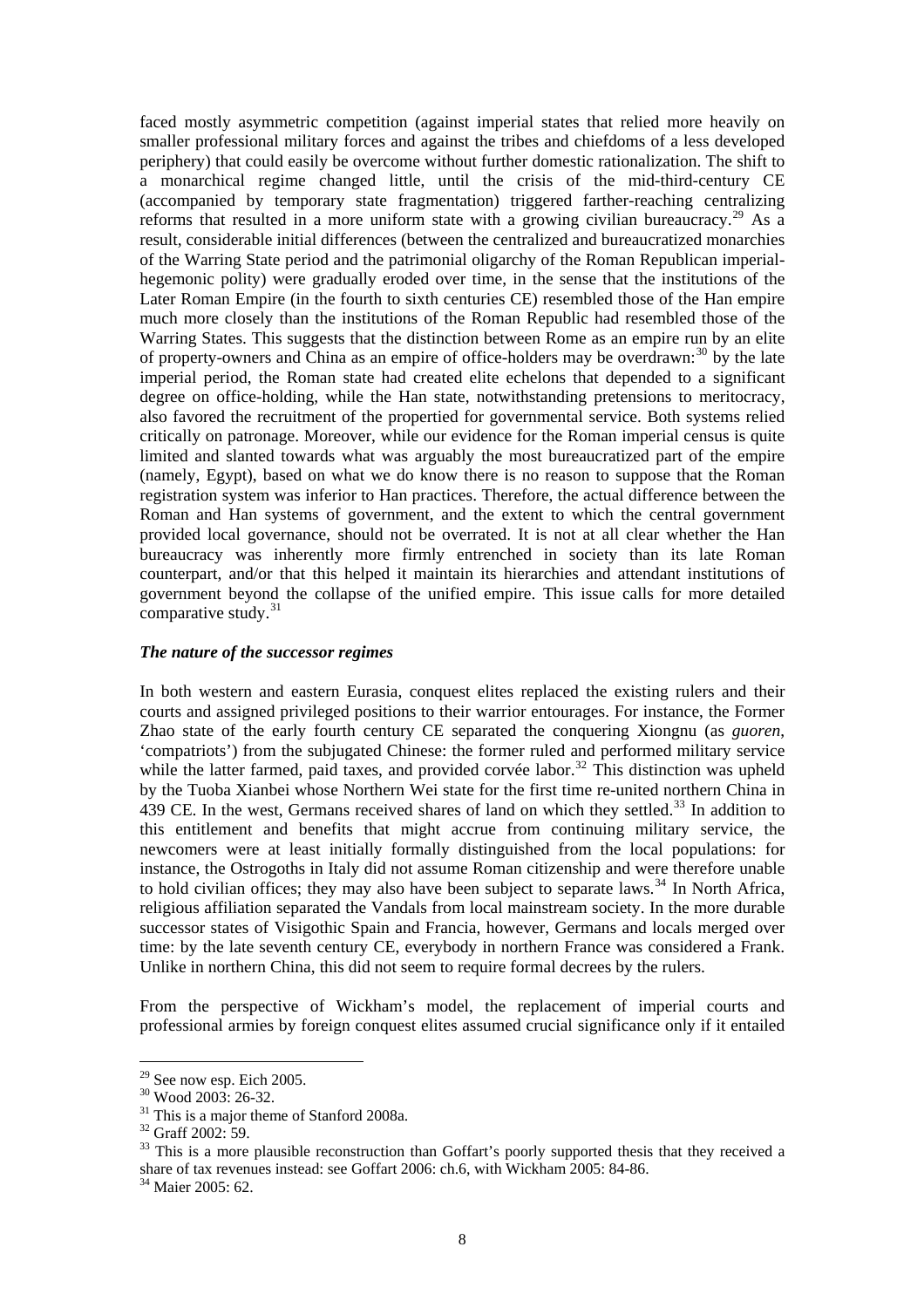changes in compensation practices: if new administrators and military forces had continued to receive government salaries derived from generalized taxation, a 'strong' state might readily have been maintained. The Umayyad state, with its elaborate system of stipends for soldiers and their descendants, illustrates this principle, at least at the regional level – although in that case, the crucial element of central control had already been lost. However, if the foreign conquerors had been given land allotments (or guaranteed stipends from land allotments owned or cultivated by others), the state's motivation for persevering in population registration and direct taxation might have been greatly diminished. To varying degrees, this latter scenario seems to apply to the Germanic successor states.<sup>[35](#page-8-0)</sup> If these polities were weakened by the settlement of the original Germanic immigrants on the land and the consequent erosion of population registration, taxation, and ultimately centralized government control (– and similar features can be observed in the East Roman state after the mid-seventh century CE), we must ask whether the Xiongnu and Xianbei elements that had come to control northern China from the early fourth century CE onward were supported in ways that were more conducive to continuing fiscal activities and the maintenance of mechanisms that connected the central government with local communities.<sup>[36](#page-8-1)</sup>

The fourth- and fifth-century practice of forcibly relocating large numbers of subject Chinese to the political centers of the various northern successor states suggests that their labor was required to support not just the courts but also the attached foreign *guoren* populations. It is hard to see how this system of concentrating and exploiting civilians in the capital regions and controlling outlying areas with the help of local fortress chiefs was compatible with the concurrent maintenance of institutionalized state-wide bureaucratic structures and the survival of centrally supervised population registration and taxation at the district level. This is an important issue for our understanding of state strength and continuity in government. Ray Huang notes that if left to their own devices, the leaders of coalitions of these local selfdefense units might have turned into feudal lords but that this development was aborted by government raids on these settlements that deprived leaders of their 'semi-formed local autonomy'.<sup>[37](#page-8-2)</sup> In this case, the presence of a strong and highly mobile central army in the form of Xiongnu and Xianbei cavalry units under the direct control of rulers may have been a critical factor. Germanic rulers do not normally appear to have maintained centrally deployed standing military forces beyond royal bodyguards (a royal slave army in sixth-century CE Visigothic Spain is a telling exception), and rulers increasingly relied on armies raised through the intermediation of their lords. Later recourse to mercenaries was motivated by growing problems with this process. $38$  In China, by contrast, developments in the military sphere tended to increase state power. Kenneth Klein has argued that centralization was in part driven by the pressure exerted by the Rouran in the steppe, which caused the Tuoba rulers of Northern Wei to set up frontier garrisons, thereby mimicking the behavior toward steppe peoples conventionally displayed by the imperial agrarian state.<sup>[39](#page-8-4)</sup> Later on, conflict between the Tuoba regimes of Western Wei/Northern Zhou and Eastern Wei/Northern Qi likewise precipitated the creation of enhanced mobilization mechanisms, especially in the former entities where a relative scarcity of Tuoba forces encouraged the military mobilization of large numbers of Chinese who had previously primarily been employed in logistical and support functions. The powerful 'Twenty-Four Army' system that eventually facilitated imperial re-unification was the main fruit of these developments.<sup>[40](#page-8-5)</sup>

<span id="page-8-0"></span><sup>35</sup> Wickham 2005: 84.

<span id="page-8-1"></span><sup>&</sup>lt;sup>36</sup> Salaries for Tuoba state officials are attested from the late fifth century CE onward: Eberhard 1949: 93.

<span id="page-8-2"></span> $37$  Huang 1997: 77. The Tuoba state bestowed official titles on defeated fortress chiefs to incorporate them into formal state hierarchies: Graff 2002: 61.

<sup>&</sup>lt;sup>38</sup> Halsall 2003 provides the most recent survey.

<span id="page-8-4"></span><span id="page-8-3"></span><sup>39</sup> Klein 1980.

<span id="page-8-5"></span><sup>40</sup> Pearce 1987: 519-673; Graff 2002: 108-111.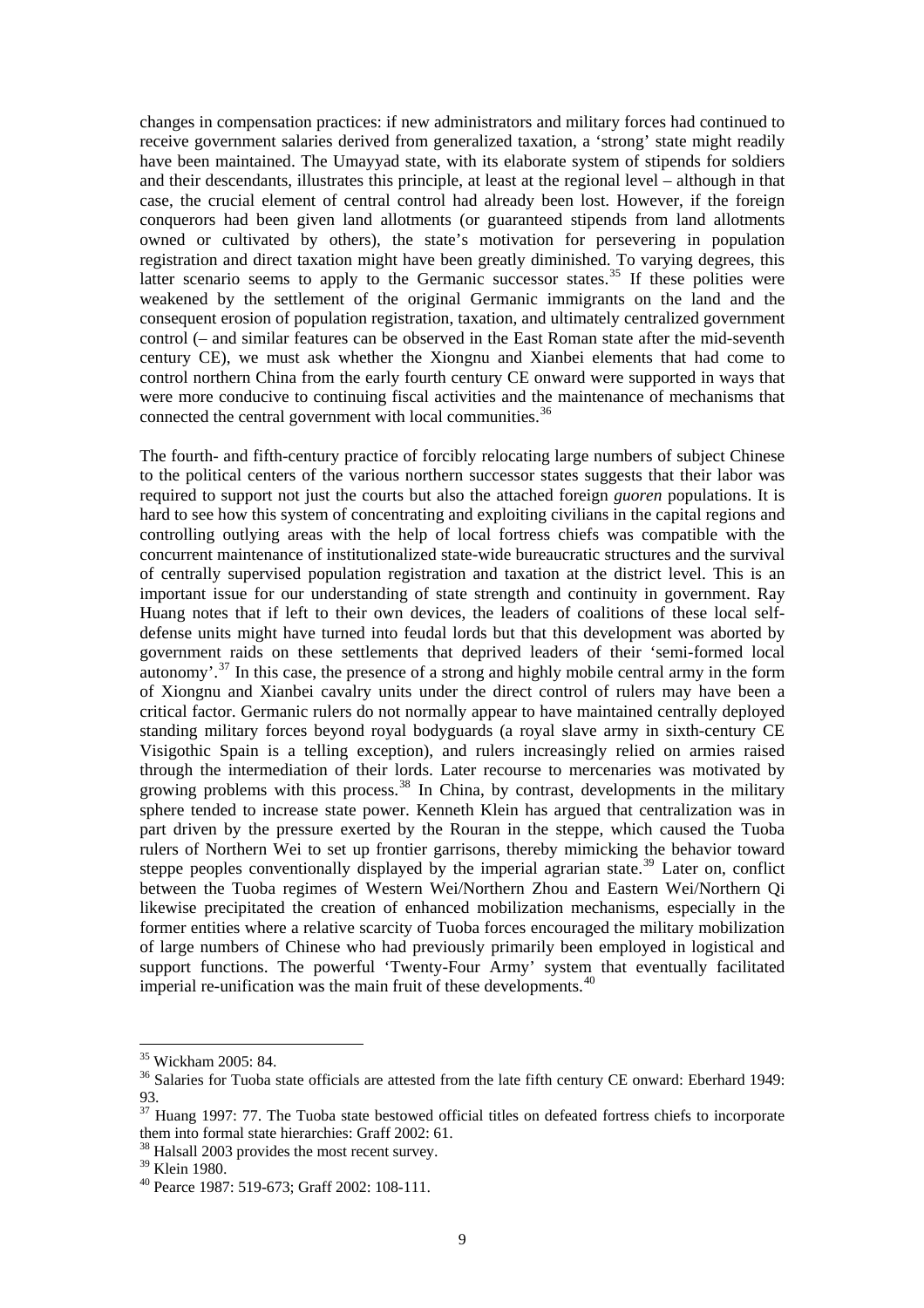The successful preservation of centralized military capabilities and of at least rudimentary administrative institutions was a vital precondition for the eventual resurgence of the state in northern China. In 485 CE, the Northern Wei court sought to introduce an Equal Fields system, with standardized land allotments to individual households. This measure was accompanied by the designation of prominent villagers charged with the verification of census registers and the supervision of tax collection. More generally, the measures reported for the sixth century CE, especially for the Northern Zhou regime, reflect a state with considerable capabilities which used them to expand them even further.<sup>[41](#page-9-0)</sup> This raises the question of how much rulers had to rebuild from scratch and to what extent state control had always been maintained at the local level, even in times of upheaval.<sup>[42](#page-9-1)</sup> This is a key problem of the history of this period and requires more systematic investigation than it has received, at least in western-language scholarship.

Instead, modern research tends to be strongly preoccupied with the issue of 'Sinicization', the adoption of Chinese cultural traits by the conquerors who had relocated from the steppe.<sup>[43](#page-9-2)</sup> To some degree, this may be a function of a corresponding (and unsurprising) focus in the Chinese sources or of similar processes in the later Liao, Jin, and Yuan conquest states. In a discussion of state formation, however, we must ask whether this trend – however welldocumented – was of particular causal significance for the eventual outcome of imperial reunification. It may be relevant here that the destroyer of the unified Western Jin empire, Liu Yuan, was keen to maintain the existing bureaucratic system early on and relied on Chinese officials to do so.[44](#page-9-3) On the other hand, attempts to enforce acculturation could destabilize and even split the state, as happened in the 'Six Garrisons Rebellion' that followed emperor Xiaowen's mass transfer of Tuoba to Luoyang.[45](#page-9-4) Attempts to merge Tuoba and Chinese elites would have changed the character of court society but it is not at all self-evident whether or to what extent improved state capabilities (especially the ability to mobilize labor and resources for war-making through bureaucratic penetration of society down to the level of the individual household) were causally associated with acculturation processes at the top. For example, analogous hybridization processes in post-Roman Europe produced fusion elites who did *not* in the long run support state centralization.

## *Ideological power*

The issue of culture change also raises broader questions concerning the role of ideological power. The Sinological tradition habitually emphasizes the long-term importance of Confucian elite traditions (or rather of the Confucian-Legalist version that been created in the Western Han period) that favored the concept of a well-ordered unified state managed by civilian bureaucrats. But does that mean that China differed from western Eurasia in terms of the strength of people's commitment to the ideal of imperial revival? A comparative approach is necessary to judge the actual influence of this ideational variable. If viewed in isolation, the Chinese pro-imperial intellectual tradition may seem likely to be endowed with causal force in endogenously promoting state strength and imperial restoration. However, analogous ideological commitments to unity in the post-Roman Christian priestly elite and the harnessing of the notion of an eternal Roman empire in attempts at empire-building, most notably by Charlemagne and the Ottonians, as well as the comparable ideal of the political unity of the Islamic *umma* consistently failed to bring about the desired outcome or even stem

 $41$  Pearce 1987 and 2001.

<span id="page-9-1"></span><span id="page-9-0"></span><sup>&</sup>lt;sup>42</sup> Elvin 1973: 47 notes the problem that prior to 485 CE, 'until this fiscal system was improved ... there was little hope of consolidating imperial authority … conversely, until there was greater imperial authority an improvement of the fiscal position … was hardly possible'. His answer that the government did both at once does not really resolve this conundrum.

<sup>43</sup> This is a key theme in Klein 1980; Kang 1983; Pearce 1987; Honey 1988; Graff 2002.

<span id="page-9-3"></span><span id="page-9-2"></span> $^{44}$  Honey 1988: 172.

<span id="page-9-4"></span><sup>45</sup> Kang 1983.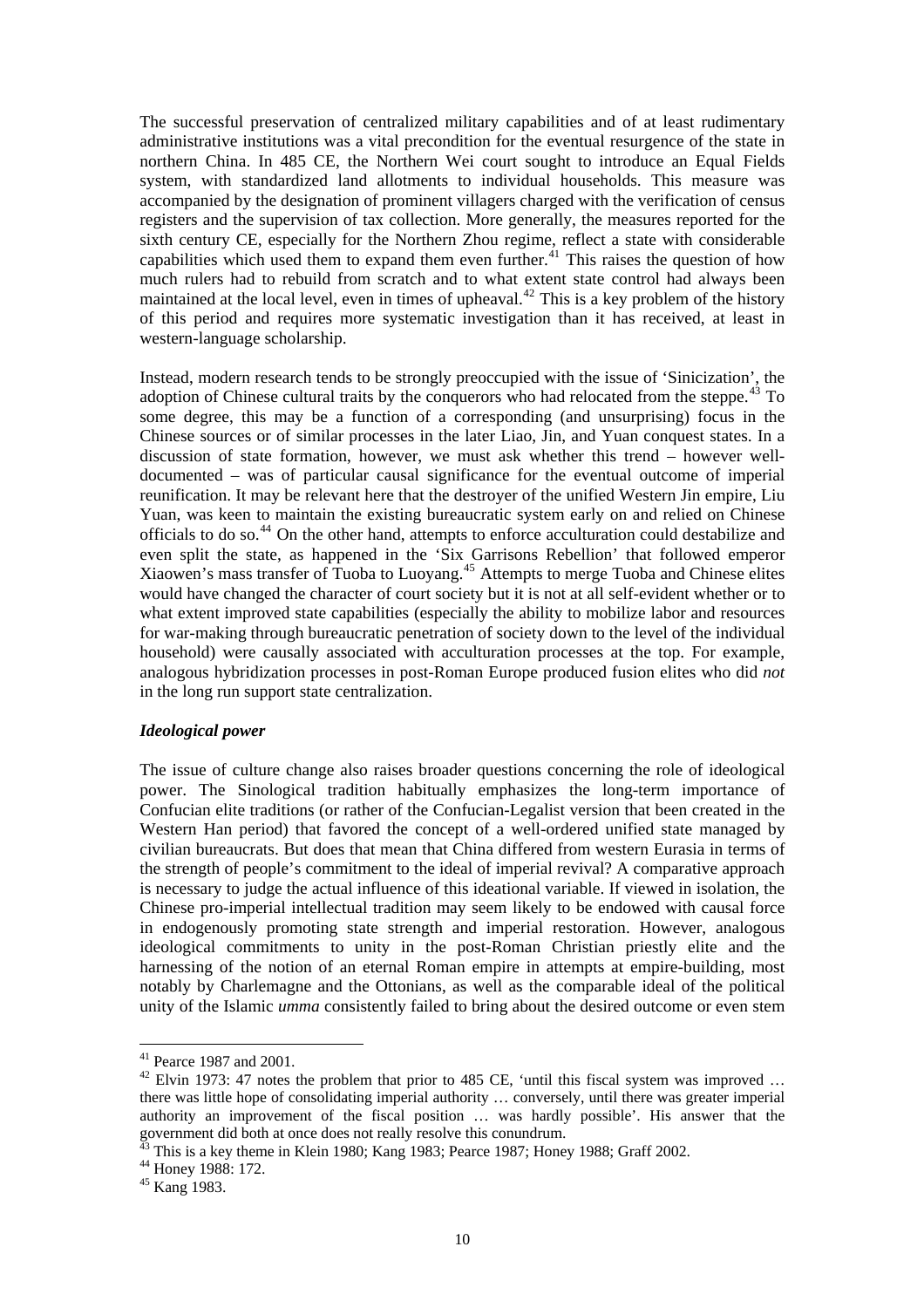the erosion of existing state capabilities. This casts doubt on the actual influence of elite ideals.

Moreover, the eventual resurgence of the Confucian tradition as a pillar of empire may not have been a foregone conclusion. Buddhism was popular among the immigrants from the steppe, and the temporary efflorescence of Buddhist monasteries (in terms of manpower and material resources) in the Northern Wei period<sup>[46](#page-10-0)</sup> suggests a measure of convergence between developments in early medieval China and late Roman and post-Roman Europe, where the Christian establishment accumulated vast resources, threatened to crowd out the state in the competition for human capital, and eventually even came to share in its sovereignty. As – very much later – in Christian Europe, it was the growing power of the state that curbed religious autonomy.

A more sophisticated ideational model has been advocated by Dingxin Zhao who argues that by the early Han period, the Chinese empire had crystallized into a Confucian-Legalist state that fused political and ideological power. Even as the state decayed on later occasions, as long as no other ideologies could better legitimize the state and Confucian scholars survived as a class, any new rulers (such as steppe invaders) came to rely on imperial Confucianism for legitimization and on Confucian scholars (who were at once priests and bureaucrats) to govern the country.[47](#page-10-1) However, while this model seeks to account for the longevity of Confucian prominence, it does not in itself explain repeated imperial reunification. Confucian scholars merely provided a convenient instrument of management. At the same time, the absence of an equivalent pool of quasi-priestly bureaucrats in the Christian west may have made it more difficult for post-Roman regimes to maintain or restore a 'strong' state: the intrinsically autonomous and schismatically riven Christian churches that had evolved outside and in some sense in opposition to the imperial state could not provide comparable services (just as Chinese Buddhism did not either). Thus, abiding frictions between political and ideological power in the post-Roman world (overcome only in the case of the mature Byzantine and Russian Orthodox Church) may have served as one impediment (among others) to state strengthening and imperial expansion.

## *Chance*

 $\overline{a}$ 

Historical outcomes with far-reaching consequences need not necessarily be determined by deep-seated structural factors (the failure of the Persian invasions of Greece in the early fifth century BCE may be a suitable example). However, in this case it is difficult to identify occasions where minor counterfactual events (such as the different outcome of a battle or the death of a ruler) were likely to have made a difference to the observed sixth-century CE divergence. It is hard, for instance, to see how any specific decision that Justinian or Charlemagne might have made differently would have led to them succeeding in restoring a Roman-scale empire; or how different results in the Arabs' civil wars would have produced an enduring caliphate. The gradual erosion of central government in western Eurasia was a widespread phenomenon: similar conditions precipitated similar outcomes in different polities of the macro-region. By contrast, the northern successor states of China show ample evidence of successful centralization and mobilization of resources. The eventual strength of the last Tuoba states following the collapse of the unified Northern Wei state after the 'Six Garrisons Revolt' is a good illustration of this trend: it suggests that intermittent setbacks did not alter the overall trajectory of state formation in this period. Given the strength of the Northern Zhou state, imperial reunification was always a highly likely outcome. Conversely, even if the sixth-century East Roman state had somehow managed to conquer the Visigoths and Franks and contain the Lombards, it would still have faced a resurgent Persian Empire, the effects of the plague, and, in the seventh century, the Arab invasions. In western Eurasia, renewed state

 $46$  Demiéville 1986: 856-857; cf. Gernet 1995 for the following centuries.

<span id="page-10-1"></span><span id="page-10-0"></span><sup>&</sup>lt;sup>47</sup> Zhao 2006, and work in progress.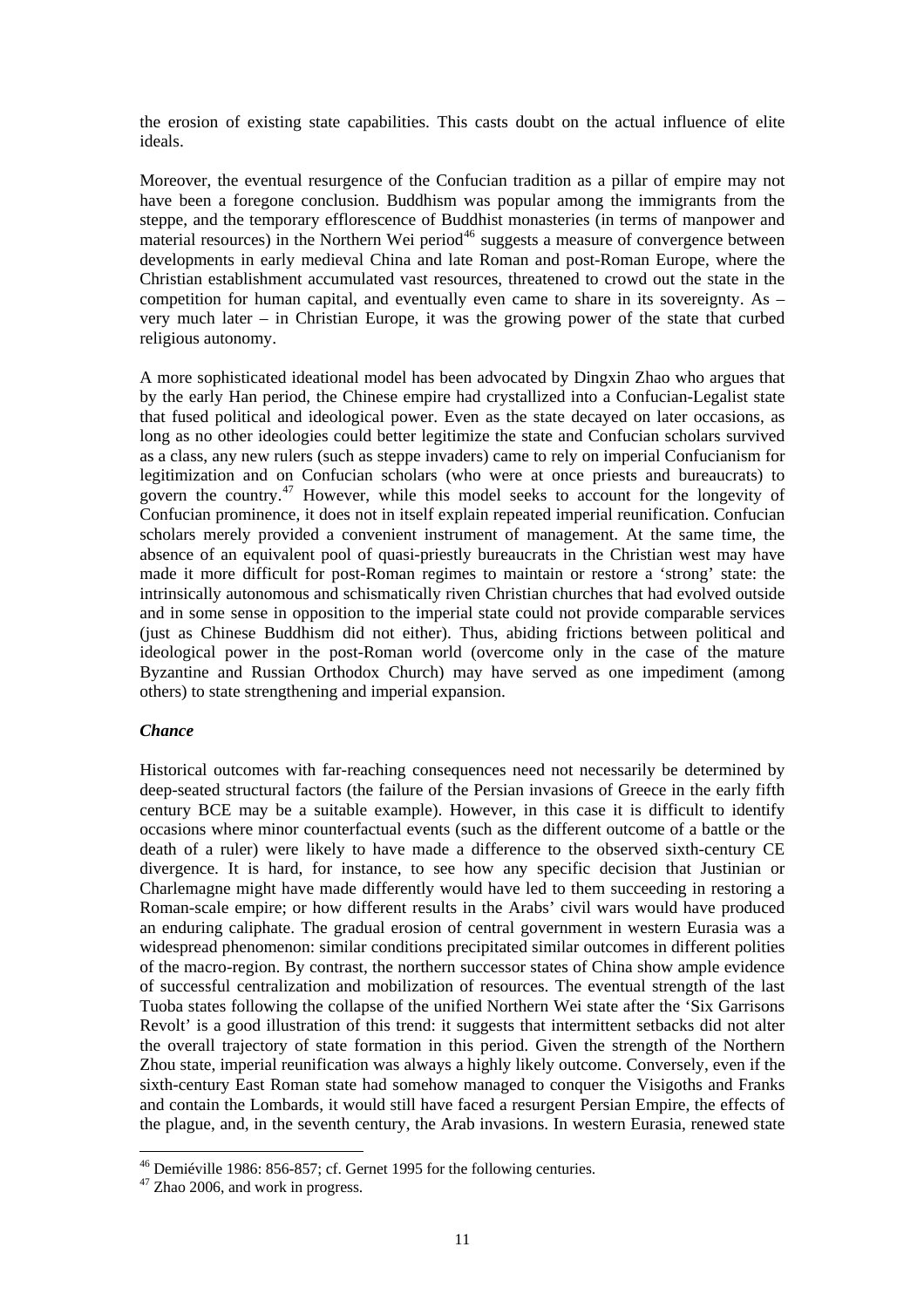formation on a Roman scale became increasingly less likely over time. These general trends suggests that contingency played little part in the 'First Great Divergence'.

#### **Consequences**

The final, and biggest, question is whether any of this mattered in the long run. Did the 'First Great Divergence' of the first millennium CE have profound consequences for (much) later developments in different parts of Eurasia, above all the (Second) 'Great Divergence' between modern 'western' technological and economic progress and consequent global dominance on the one hand and more traditional conditions elsewhere? At first sight, the idea of linking ancient history to much more recent events would seem to put us in the camp of scholars who seek the root causes of western modernity in the more distant past, and to distance us from the rival school of thought that prefers to explain eventual western dominance with reference to relatively recent developments. However, to take just one particularly well-known example, Kenneth Pomeranz's thesis that European colonization of the Americas together with the ready availability of coal in England accounted for the West's breakthrough raises the question of why Europeans rather than China gained access to the resources of the New World, which in turn invites examination of the logical relationships between universal empire, political fragmentation, and overseas exploration and settlement.<sup>[48](#page-11-0)</sup> Even 'short-term' explanations may ultimately be embedded in 'long-term' trajectories such as the character of state formation. This adds considerable weight to the question of how the presence or absence of a near-monopolistic super-state shaped the preconditions for modern economic growth and levels of well-being.<sup>[49](#page-11-1)</sup>

### **References**

 $\overline{a}$ 

Adshead, S.A.M. 2000 *China in world history*. 3rd ed. New York

- Bielenstein, H. 1987 'Chinese historical demography A.D. 2-1982', *Bulletin of the Museum of Far Eastern Antiquities* 59: 1-288
- Chang, C. 2007 *The rise of the Chinese empire. 1: nation, state, and imperialism in early China, ca. 1600 B.C.-A.D. 8*. Ann Arbor
- Crowell, W.G. 1990 'Northern émigrés and the problems of census registration under the Eastern Jin and Southern Dynasties', in Dien, ed. 1990: 171-209
- De Crespingy, R. 1990 *Generals of the South: The foundation and early history of the Three Kingdoms state of Wu*. Canberra
- De Crespigny, R. 2004 'South China in the Han period', Internet edition (http://www.anu.edu.au/asianstudies/decrespigny/southchina\_han.html)
- Demiéville, P. 1986 'Philosophy and religion from Han to Sui', in D. Twitchett & M. Loewe, eds., *The Cambridge history of China I*. Cambridge: 808-872
- Diamond, J. 1997 *Guns, germs, and steel: the fates of human societies*. New York
- Dien, A. 2001 'Civil service examinations: evidence from the Northwest', in Pearce et al., eds. 2001: 99-121
- Doyle, M.W. 1986 *Empires*. Ithaca & London
- Dreyer, E.L. 2007 *Zheng He: China and the oceans in the early Ming dynasty, 1405-1433*. New York
- Eberhard, W. 1949 *Das Toba-Reich Nordchinas: Eine soziologische Untersuchung*. Leiden

<span id="page-11-0"></span><sup>48</sup> Pomeranz 2006. Cf. Dreyer 2007 for valuable insights into the ways in which imperial China's overseas ventures differed from later European endeavors, and Klein 2007 for comparable constraints on Roman exploration. Stanford 2008c will consider this further.

<span id="page-11-1"></span><sup>&</sup>lt;sup>49</sup> Jones 2003, esp. chapters 6-7, considers the benefits of post-ancient European polycentricity and the nation state. For a critical appraisal of the consequences of China's unity, see now Hui forthcoming.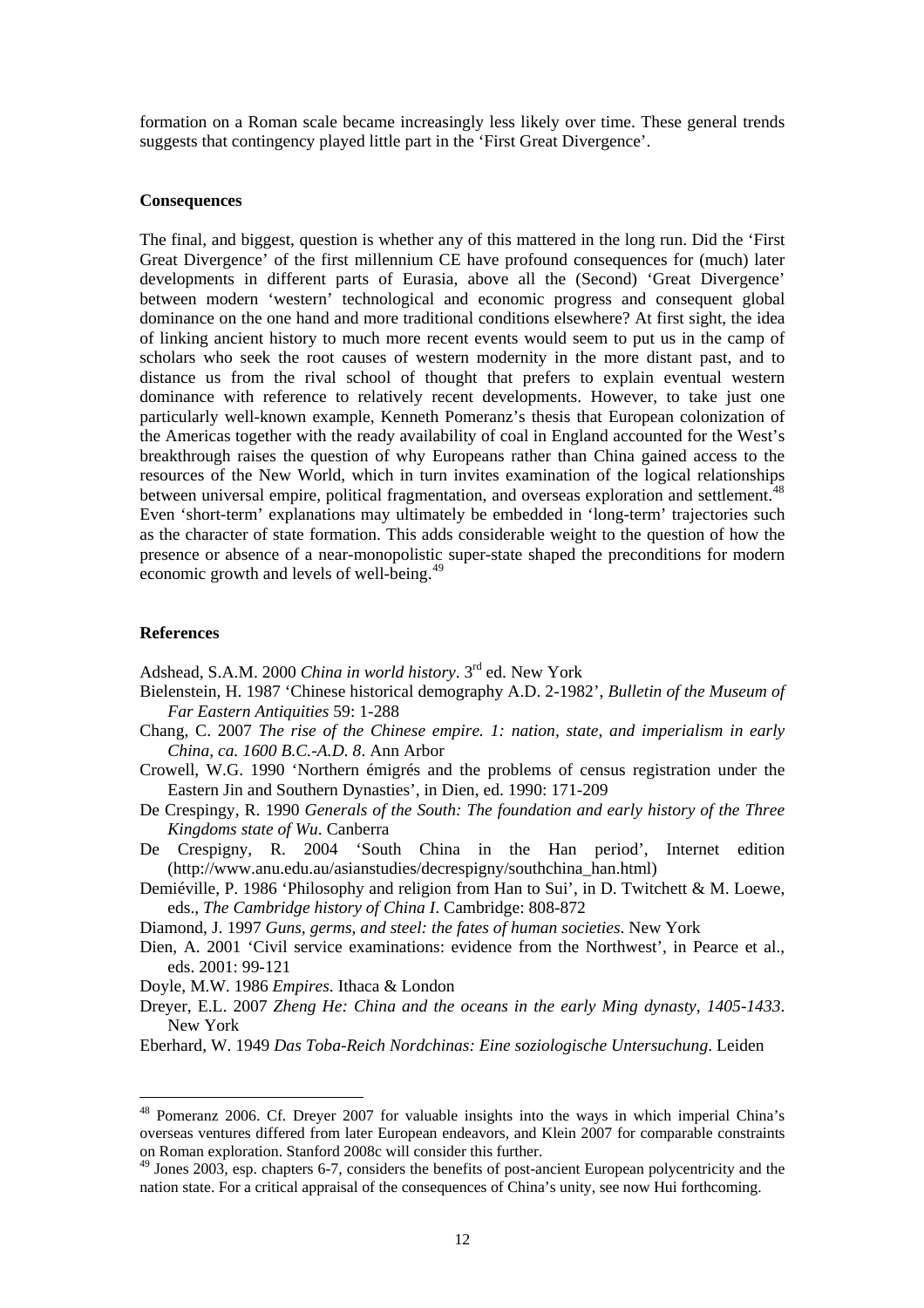Eich, P. 2005 *Zur Metamorphose des politischen Systems in der römischen Kaiserzeit: Die Entstehung einer "personalen Bürokratie" im langen dritten Jahrhundert*. Berlin

Elvin, M. 1973 *The pattern of the Chinese past*. Stanford

- Ertman, T. 1997 *Birth of the Leviathan: building states and regimes in medieval and early modern Europe*. Cambridge
- Gernet, J. 1995 *Buddhism in Chinese society: an economic history from the fifth to the tenth centuries*. New York
- Glete, J. 2002 *War and the state in early modern Europe: Spain, the Dutch Republic and Swedeb as fiscal-military states, 1500-1660*. London & New York
- Goffart, W. 2006 *Barbarian tides: the migration age and the later Roman empire*. Philadelphia
- Graff, D.A. 2002 *Medieval Chinese warfare, 300-900*. London & New York
- Haldon, J.F. 1997 *Byzantium in the seventh century: the transformation of a culture*. Rev. ed. Cambridge
- Haldon, J. 2003 *Warfare, state and society in the Byzantine world 565-1204*. London & New York
- Halsall, G. 2003 *Warfare and society in the barbarian West, 450-900*. London & New York
- Honey, D.B. 1988 'Sinification and legitimation: Liu Yüan, Shih Le, and the founding of Han and Chao', Ph.D. thesis UC Berkeley
- Huang, R. 1997 *China: a macro history*. Armonk
- Hui, V.T. 2005 *War and state formation in ancient China and early modern Europe*. Cambridge
- Hui, V.T. forthcoming 'China's rise in comparative-historical perspective: *tianxia datong* or *tianxia daluan*?'
- Imber, C. 2002 *The Ottoman empire, 1300-1650: the structure of power*. Basingstoke & New York
- Jones, E. 2003 *The European miracle: environments, economies and geopolitics in the history of Europe and Asia*. 3rd ed. Cambridge
- Kang, L. 1983 'An empire for a city: cultural reforms of the Hsiao-Wen emperor (A.D. 471- 499)', Ph.D. thesis Yale University
- Kennedy, H. 2001 *The armies of the caliphs: military and society in the early Islamic state*. London & New York
- Keys, D. 1999 *Catastrophe: an investigation into the origins of the modern world*. New York
- Klein, K.D. 1980 'The contributions of the fourth century Xianbei states to the reunification of the Chinese empire', Ph.D. thesis UCLA
- Klein, R. 2007 'Das Eigene und das Fremde: Roms politisch-geographische Denkweise über den *orbis terrarum*', *Gymnasium* 114: 207-230
- Lewis, M.E. 1999 'Warring States political history', in M. Loewe & E.L. Shaughnessy, eds., *The Cambridge history of ancient China from the origins of civilization to 221 B.C*. Cambridge: 587-650
- Lewis, M.E. forthcoming *China between empires: The northern and southern dynasties*. Cambridge MA & London
- Little, L.K., ed. 2007 *Plague and the end of antiquity: the pandemic of 541-750*. Cambridge
- Liu, S. 2001 'Jiankang and the commercial empire of the Southern Dynasties: change and continuity in medieval Chinese economic history', in Pearce et al., eds. 2001: 35-52
- Maier, G. 2005 *Amtsträger und Herrscher in der Romania Gothica: Vergleichende Untersuchungen zu den Institutionen der ostgermanischen Völkerwanderungsreiche*. **Stuttgart**
- Pearce, S.A. 1987 'The Yü-Wen regime in sixth century China', Ph.D. thesis Princeton University
- Pearce, S. 2001 'Form and matter: archaizing reform in sixth-century China', in Pearce et al., eds. 2001: 149-178
- Pearce, S., Spiro, A. & Ebrey, P., eds. 2001 *Culture and power in the reconstitution of the Chinese realm, 200-600*. Cambridge MA & London